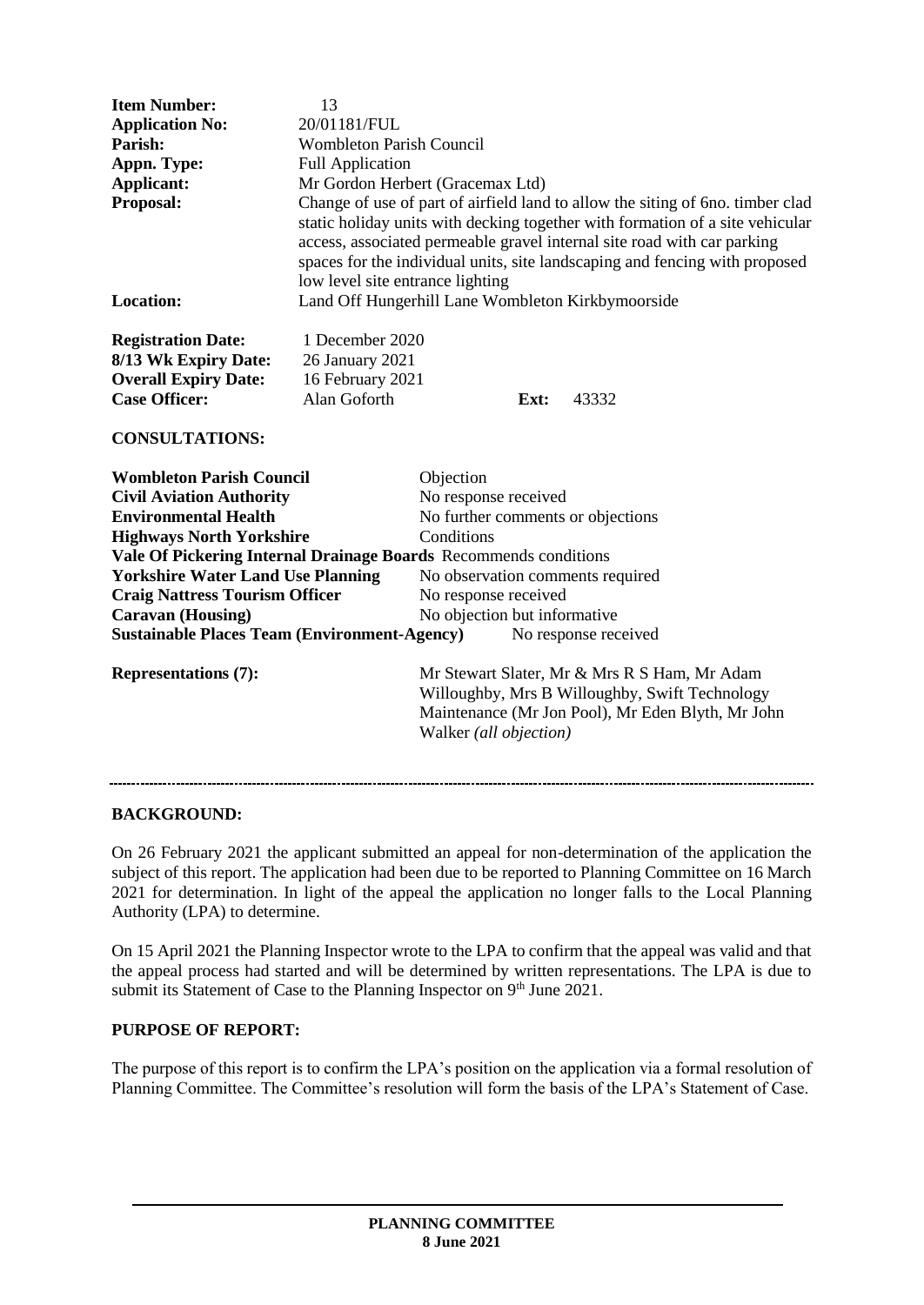## **SITE:**

The site is 0.49 hectares in size and situated approximately 700 metres south (as measured along the main road) from the edge of the village of Wombleton. The site is greenfield land (not previously developed) situated within open countryside adjacent to Hungerhill Lane, which is a national speed limit road which runs across the Vale of Pickering to Nunnington. The area is characterised by open countryside in agricultural use, there are no residential properties in close proximity to the site. Wombleton Caravan and Camping Park is approximately 380 metres west of the application site.

The site is part of the extent of Wombleton Air Field which was used in World War II. There are a series of runways in operation, and the site is classified as a General Aviation Aerodrome. It is not licensed and therefore is not within the remit of the Civil Aviation Authority.

The site (as defined by the red outline on the plan) is a broadly triangular shaped parcel of relatively flat grassland with planting along the eastern and western sides. The site is to the east of runway 17/35; to the west of Hungerhill Lane and immediately to the south of the land the subject of planning permission ref. 20/00230/MFUL for five holiday units (not yet built). The other adjacent land shown as within the applicant's ownership (denoted by the blue line on the plan) comprises the hardstanding of the inactive component of the runway (eastern half of runway 17/35) to the west and grassland and plantations which extend to the north of the application site and surround the potato store building (not in applicant's ownership). The part of the runway which is not owned by the applicant is still in use as a private, unlicensed runway.

# **HISTORY:**

18/00580/MFUL- Change of use of part of airfield land to allow the siting of 43no. timber clad static holiday units with decking, 1no. static site managers accommodation unit/office together with formation of a site vehicular access, associated permeable gravel internal site road with car parking spaces for the individual units, site landscaping (both internal and peripheral) including the retrospective peripheral bund (identified area to be retained only), with proposed low level site entrance lighting, installation of a package treatment plant and siting of electricity substation with boundary fencing and the erection of a section of acoustic fencing with two reinforced soil barrier acoustic bunds of 9.5m and 7.5m in height. REFUSED 23.01.2020. Appeal dismissed 28.07.2020.

In addition there is planning permission relating to adjacent land of relevance:

20/00230/MFUL- Change of use of part of airfield land to allow the siting of 5no. timber clad static holiday units with decking together with formation of a site vehicular access, associated permeable gravel internal site road with car parking spaces for the individual units, site landscaping and fencing (both internal and peripheral) including the retrospective peripheral bund (identified area to be retained only), with proposed low level site entrance lighting and installation of a package treatment plant (revised details to refusal 18/00580/MFUL dated 23.01.2020). APPROVED 15.09.2020.

### **PROPOSAL:**

Planning permission is sought for the change of use of part of airfield land to allow the siting of 6no. timber clad static holiday units with decking together with formation of a site vehicular access, associated permeable gravel internal site road with car parking spaces for the individual units, site landscaping and fencing with proposed low level site entrance lighting.

The proposed holiday units would be positioned as a cluster centrally within the site. The three holiday units on the western side of the site would be approximately 60 metres from the edge of the operational runway 17/35. Access would be via the existing field gate in the north east corner of the site with the internal roadway formed from permeable gravel. There would be a parking (12 spaces) and turning area in the northern part of the site. Low-level lighting would be installed along the internal access road. There would be a refuse area adjacent to the site entrance and foul drainage would be directed to a package sewage treatment plant. Surface water is to drain to soakaway.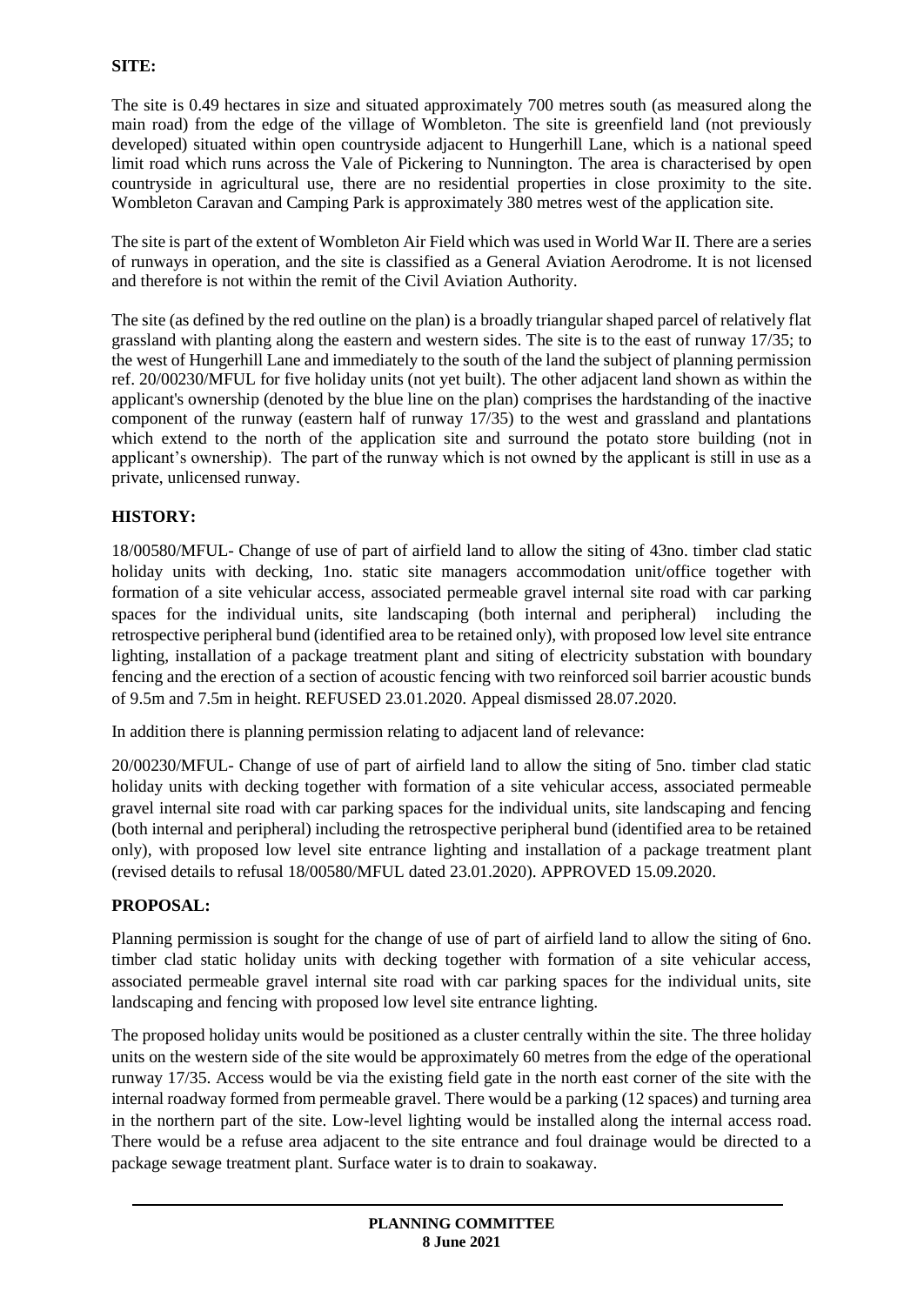Each holiday unit would be three bedroomed and would measure 13.71 metres in length, 6.09 metres in width and would stand 3.62 metres in height to the roof ridge. Externally each unit would have a dark roof covering and brown timber style cladding to the walls. Each unit would be served by a raised area of decking extending to two sides of the unit. The site layout plan shows that there would be native hedge and tree planting within the site between the units. The site perimeter would be planted with a combination of native shrub mix and native woodland mix. It is also proposed that a 1.8 metres wire mesh fence is erected along the southern, western and northern boundaries with warning signs about the live runway.

It is proposed that each holiday unit will be made available to rent or purchase, all of which will be restricted to holiday occupancy only.

The application is accompanied by a Design, Access & Planning Statement; Ecological Assessment; and a Noise Impact Assessment.

# **POLICIES:**

Under Section 38(6) of the Planning and Compulsory Purchase Act 2004 planning authorities are required to determine each planning application in accordance with the planning policies that comprise the Development Plan unless material considerations indicate otherwise. The Development Plan for the determination of this particular application comprises the following:

• The Ryedale Plan- Local Plan Strategy (2013)

# The Ryedale Plan - Local Plan Strategy (2013)

Local Plan Strategy -Policy SP1 General Location of Development and Settlement Hierarchy Local Plan Strategy - Policy SP8 Tourism Local Plan Strategy - Policy SP12 Heritage Local Plan Strategy - Policy SP13 Landscapes Local Plan Strategy - Policy SP14 Biodiversity Local Plan Strategy - Policy SP16 Design Local Plan Strategy - Policy SP17 Managing Air Quality, Land and Water Resources Local Plan Strategy - Policy SP19 Presumption in Favour of Sustainable Development Local Plan Strategy - Policy SP20 Generic Development Management Issues Local Plan Strategy - Policy SP21 Occupancy Restrictions

### Material Considerations

National Planning Policy Framework (NPPF) National Planning Practice Guidance (PPG)

### **REPRESENTATIONS:**

The LPA has received seven representations from third parties in response to the application. This includes responses from local residents; the owners of Wombleton Caravan and Camping Park; the owners of the adjacent runway; the aerodrome operator; and the Aircraft Owners and Operators Association. All raise objections to the application and the reasons given are summarised as follows:-

- The site is not brownfield land
- The application would bring the number of holiday units to 11 including the recently consented scheme on adjacent land
- The holiday units would be sited dangerously close to an active runway and is unsafe for both pilots and passengers and visitors staying at the holiday site
- The proposed fence should be higher- 2.4 metres tall.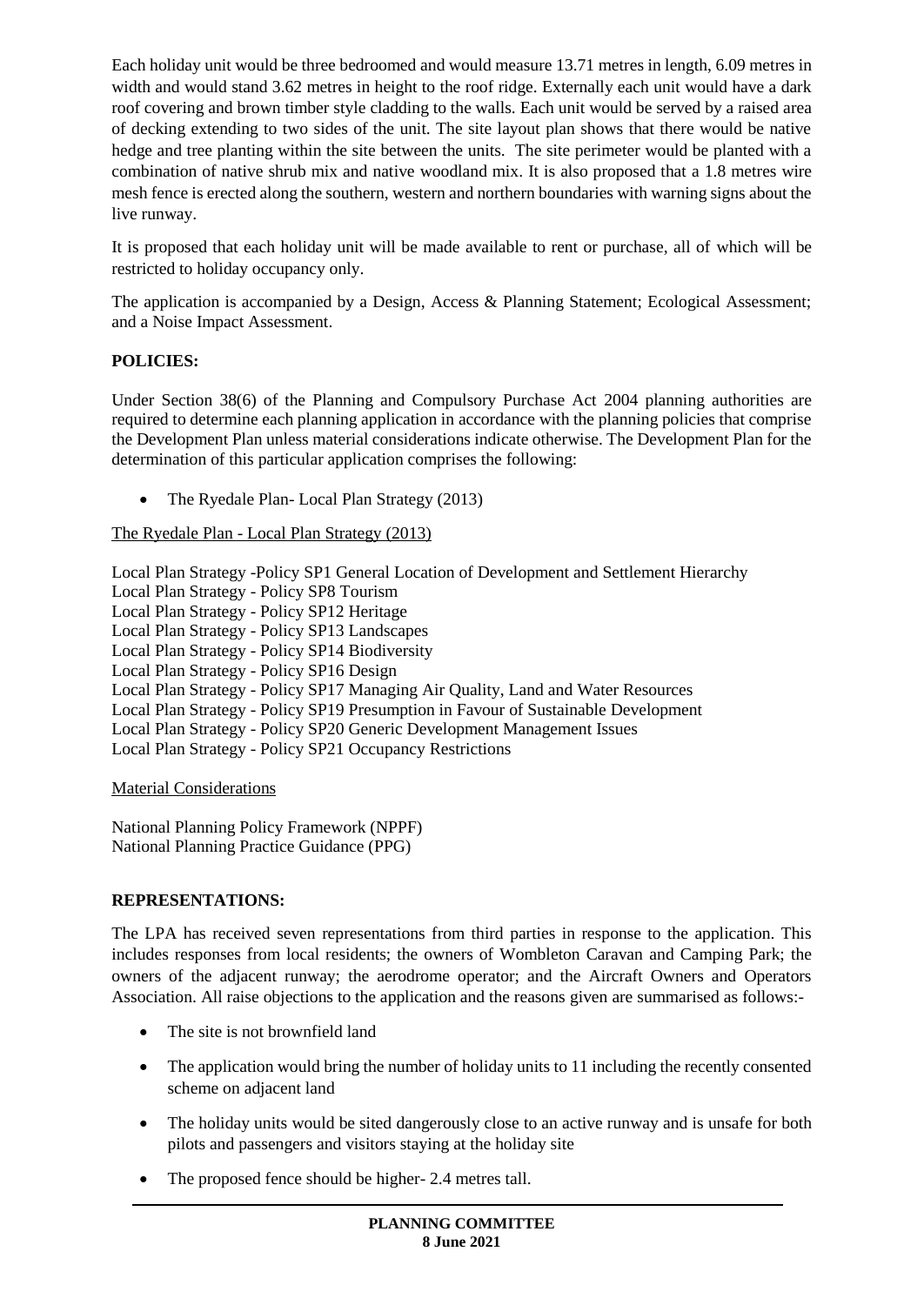- Nosie levels from use of adjacent runways make this an unsuitable location for holiday units
- The aerodrome operator will receive continual noise complaints from holidaymakers
- Runway 17/35 could be used for an unrestricted number of flights
- The application should include a noise survey of aircraft noise
- Impact of noise, odour and lighting from nearby agricultural operations (potato store) and associated traffic
- Flooding in the area
- Further information should be provided on drainage arrangements
- The soil may be contaminated
- Lack of wardens accommodation
- Visual impact on the openness of the countryside
- Hungerhill Lane is not a safe route for walkers

In addition to responses from third parties the Parish Council have lodged an objection which states the following as concerns:

*"*

- *1. The land is designated as Grade 3 agricultural use and, as such, no developments should be permitted.*
- *2. Yorkshire Water have objected to the application and, as such, we would follow naturally follow suit*
- *3. Highways have still not fully responded and we cannot see how the application can proceed until this has happened.*
- *4. Locals were not informed of the revised application (submitted at a time to avoid being seen, we suspect) and were not, therefore, given ample opportunity to make comment.*
- *5. No noise test on aviation noise has been submitted which may make the positioning of this site dangerous for potential home owners".*

# **APPRAISAL:**

### Principle of development

The application site is not allocated in the Development Plan for tourist development, and the principle for the development of the site is not established by the Development Plan. The Development Plan does not make any specific allocations for tourist development of this nature.

Policy SP1 states that development in the open countryside will be restricted to that which is necessary to support sustainable, vibrant and health rural economy and communities. Tourist-orientated schemes are a form of development which could be considered to be necessary to support the above policy objective. At the national level paragraph 83 of the revised NPPF supports a prosperous rural economy and states that planning decisions should, *inter alia*, enable *"(a) the sustainable growth and expansion of all types of business in rural areas, both through conversion of existing buildings and well-designed new buildings; and…(c) sustainable rural tourism and leisure developments which respect the character of the countryside".*

Tourism makes a significant contribution to the local economy and local planning policy (Policy SP8) seeks to develop tourism in a sustainable way which does not undermine some of the very special qualities that visitors come to enjoy and experience. Policy SP8 supports tourist accommodation in the wider open countryside that, *inter alia*, involves "*New touring caravan and camping sites and static*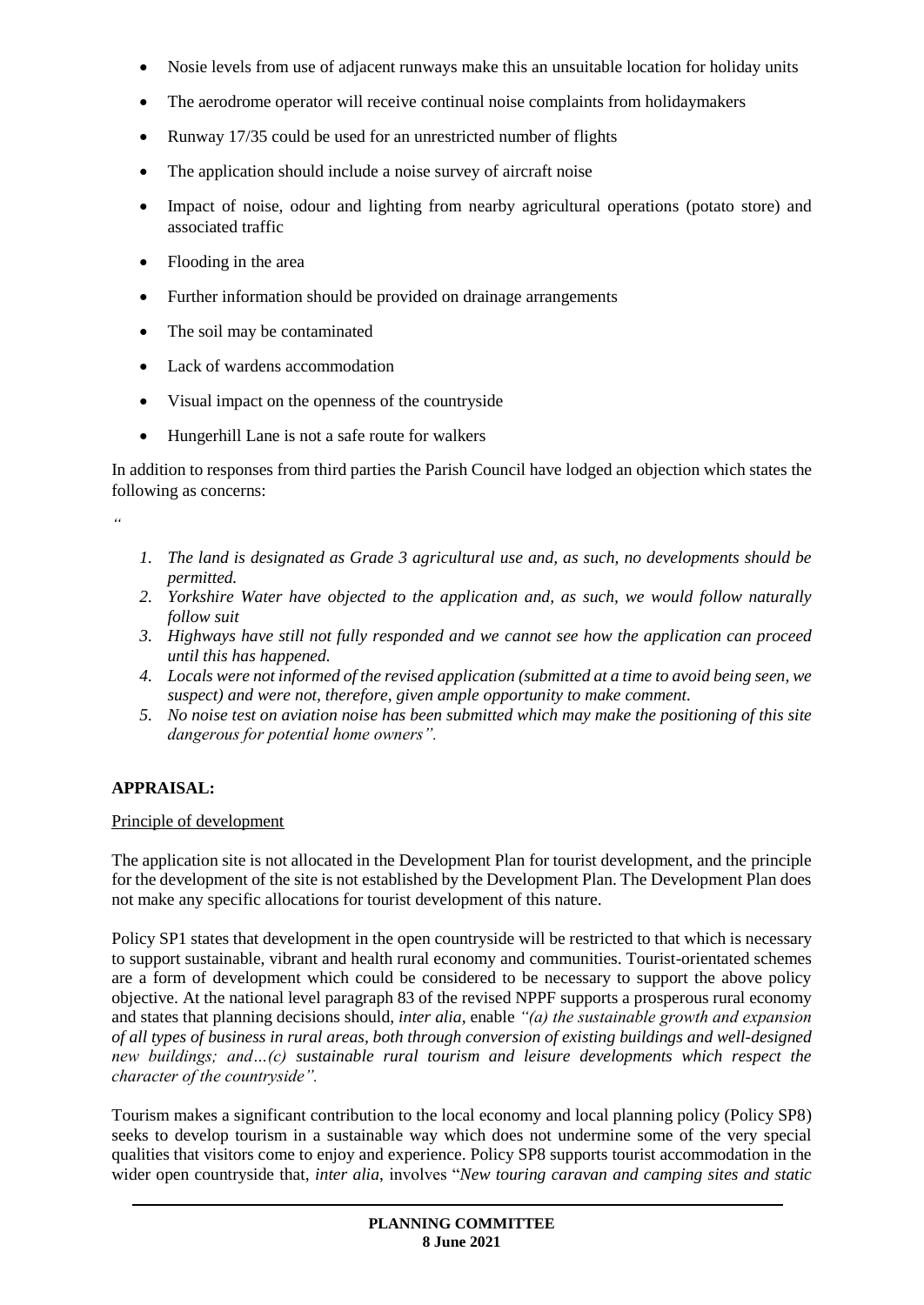*caravan and chalet self-catering accommodation and extensions to existing facilities that can be accommodated without an unacceptable visual intrusion and impact on the character of the locality".*

The site is in relatively close proximity to the scenic landscapes of northern Ryedale and the type of accommodation proposed would contribute to the range and choice of tourist accommodation available to visitors to the District. It is relevant to note that planning permission has been granted for five holiday units on land immediately adjacent to the application site (sharing the same access) which indicates that, in principle, the holiday accommodation land use is acceptable in this general location.

Local policy provides support in principle for sustainable tourist accommodation where the scale, nature of activity and visual intrusion can be accommodated, for example, in terms of the character and sensitivities of the locality, wider landscape and the road network. The proposed development represents new tourist accommodation and is considered acceptable in principle subject to consideration of the design, landscape and visual impact, highways safety and local amenity impacts.

There are two principle areas of concern raised in relation to the site and proposed development. These are safety implications from aviation operations and the impact of associated noise. Both these aspects result from pre-existing land uses adjacent to the site. These matters will be considered in the following sections of the report.

Policy SP20 (Generic Development Management Issues) considers the impact of development on the character of the area, and the design implications of development. Policy SP20 seeks to ensure, amongst other matters that proposed uses and activity will be compatible with the existing ambience of the immediate locality and the surrounding area and with neighbouring land uses, and would not prejudice the continued operation existing neighbouring land uses. It further states that: new development proposals which will result in an unacceptable risk to human life, health and safety or unacceptable risk to property will be resisted.

#### Aviation Safety

It is of fundamental importance that existing land uses are not ultimately prejudiced by the development, and the amenity and safety of occupants is upheld. Therefore, the proposal needs to be considered in the context of the flying operations for both the safety of the users of the runway and the occupants of the holiday unit scheme.

The airfield at Wombleton is not a commercial aerodrome, but a general, unlicensed aerodrome. The Civil Aviation Authority, therefore, have made no response to the application (although they were formally consulted). The lawful use as an aerodrome has been long-established, having had permission to fly since 1972, when the runway from WWII was reinstated, with the construction of a hangar for two light craft. There are two main runways in operation. The application is to the east of runway (17/35) which is (whilst temporarily inactive) identified by the LPA as the lawful use. The runway's ownership is split in half, lengthways, and the eastern half is in the applicant's ownership (blue line). To the north western limb of the site is the hanger, and planes taxi along adjacent to the proposed site. The Aerodrome, and the runway referred to is identified in Pooley's Flight Guide.

The NPPF makes specific reference to aviation in paragraph 104 (f) of the NPPF *"recognise the importance of maintaining a national network of general aviation airfields, and their need to adapt and change over time - taking into account their economic value in serving business, leisure, training and emergency service needs, and the Government's General Aviation Strategy".* This statement is made within the context of planning policy. However this general context of placing due regard on such facilities is ultimately expressed through Policy SP20 of the Ryedale Local Plan- Local Plan Strategy, which is concerned with the need to ensure no adverse impacts on the operation of adjacent lands uses in this instance a general aerodrome.

As identified in a number of representations received in response to the application, there are two aspects to safety in relation to the application; the first is aviation safety in terms of flying operations, and second general public safety- and there are of course integral links between these two aspects.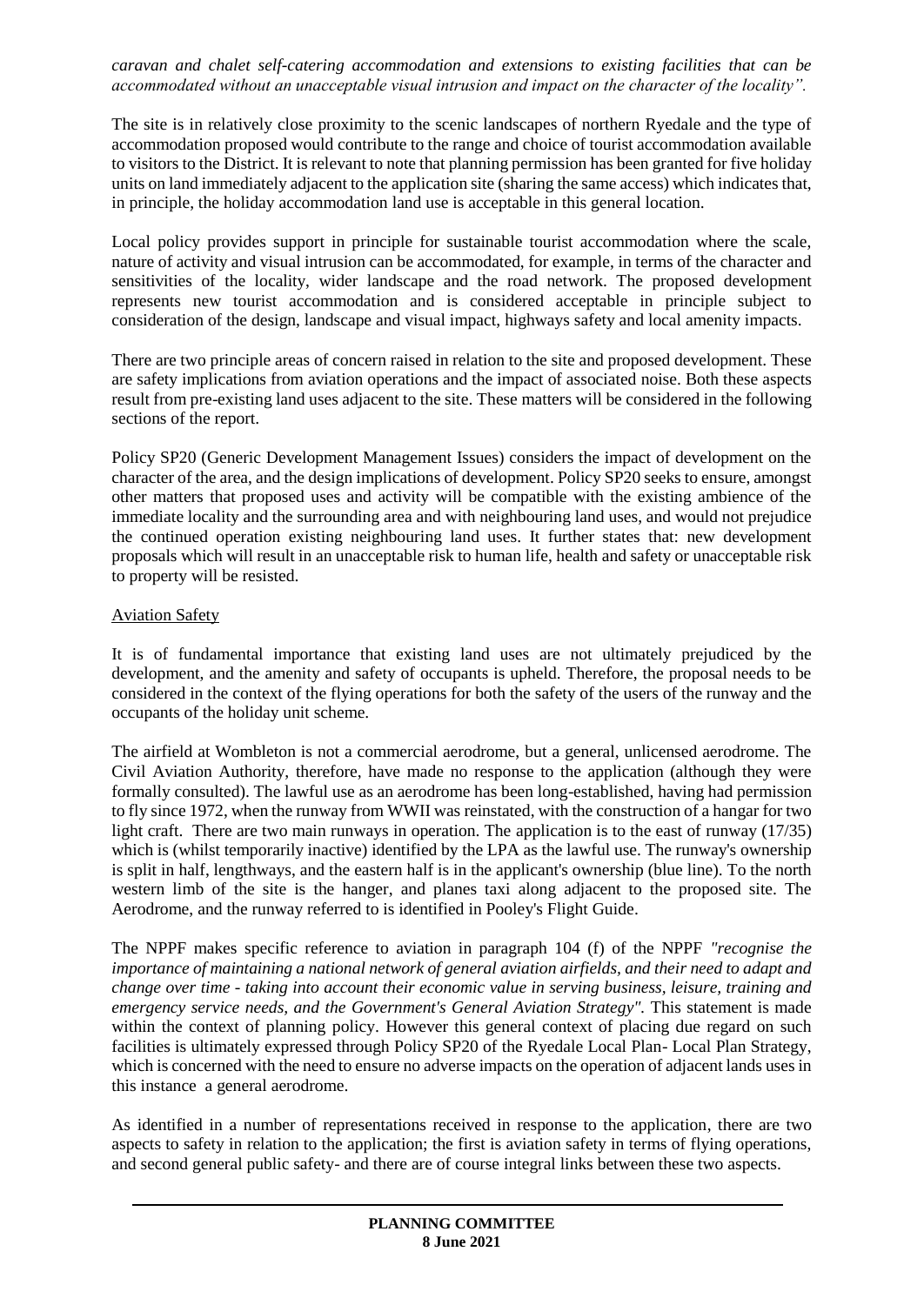Member's may recall that the LPA commissioned its own independent aviation safety technical note by York Aviation in May 2019 in order to give Members the opportunity to understand to what extent the previously submitted scheme under 18/00580/MFUL would impact on matters of safety. The York Aviation report identified that key technical documents are CAA CAP 793 which is concerned with operation of unlicensed runways and CAA CAP 168 which is concerned with the operation of licenced runways, and which therefore requires a greater degree of compliance, but can be used to assess non-licensed runways, particularly in relation to general safety.

In summary the technical note concluded (in respect of the previous application) that the landscaping needed to set back further into the site; that the ecological enhancements should be of a nature which did not undermine aviation safety to both runway 17/35 and the runway of 04/22 particularly in relation to birds; the control of construction practices to ensure no dust/obstructions and publicity regarding use of cranes.

Those conclusions formed the basis of a condition imposed on the permission (ref. 20/00230/MFUL) for the five holiday units on the adjacent land. The requirements relate to both the red and blue line land identified in the application.

It is considered that this proposal can satisfy aviation safety considerations as an application in its own right through the imposition of a condition which achieves the following:-

- Restricts access unless in connection with the cutting of the grass and there shall be no vertical obstructions (of any circumstance or description or function including fences and trees in accordance with CAP 168 within the area so identified on the plan, and in the Obstacle Limitation surface (OLS) area at any time, excluding grass cutting;
- Secures the implementation of a boundary fence to prevent unauthorised access into areas the Obstacle Limitation Surface (OLS) area; and
- Prior approval and implementation of warning signage.

In light of the above the LPA's position is that all site specific considerations in relation aviation safeguarding have been satisfied both by the previously approved application ref. 20/00230/MFUL, and now this proposed extension to that site.

It is therefore considered that this proposal is capable of complying with the provisions outlined in the York Aviation Report in terms of aviation operational safety. It is considered that the proposed and adjacent land use can coexist in a compatible manner. This compatibility is already evidenced by the existing operational activities of the runways at Wombleton aerodrome as a whole, and the existing long-established holiday accommodation in proximity to those operational runways. Should permission be granted it is recommended that a condition is imposed setting out the previously established restrictions (set out in Condition 5 of permission ref. 20/00230/MFUL) on the blue and red line land which would ensure that the safe operation of the runway is not prejudiced.

### Noise impacts

There have been concerns raised in relation to the impact of noise from the potato store and aviation noise.

The EHO acknowledges that the proposed holiday units would be sited beyond the 40dB contour as established in the assessment undertaken by the applicants noise consultants in relation to the potato storage unit, and therefore within acceptable limits.

The EHO states that with regard to noise from aviation activities, it has been established that a full noise assessment is not necessary as this matter was considered within previous applications in relation to the types of aviation activity which are capable of being undertaken at the runway as a general aerodrome, and not an aerodrome for commercial flying of passengers and subject to the controls of the Civil Aviation Authority.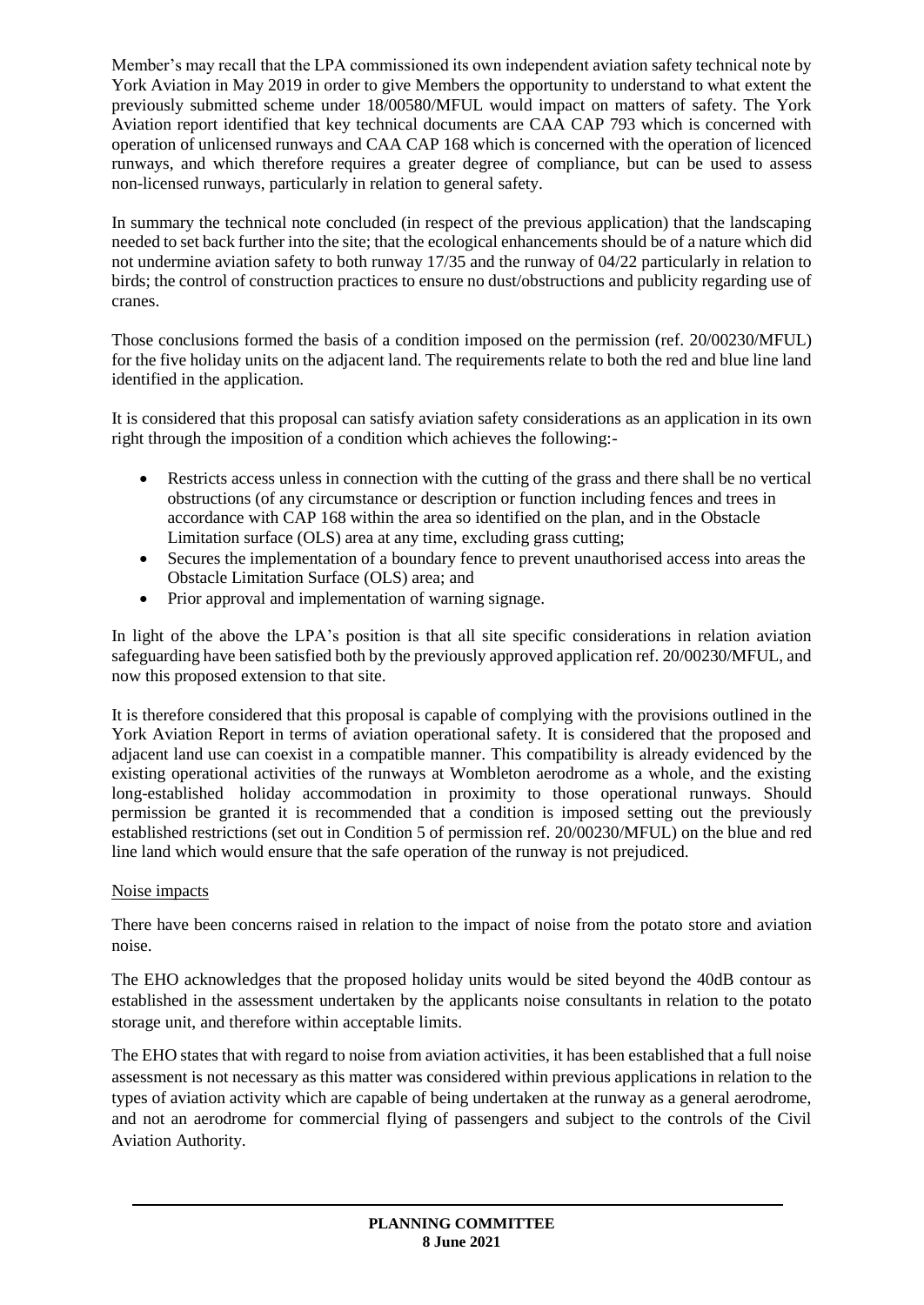The EHO also highlights that in terms of the nature of the application it is proposed for holiday units and not residential properties and therefore the EHO has no objections to this application.

The matter of noise from aviation activity was considered in both the applications 18/00580/MFUL (refusal) and 20/00230/MFUL (approval) in response to the current lawful uses and activity of the general aerodrome whether they were occurring or not at the time of determination.

As referred to above the Environmental Health Officer has been unable to consider noise from aviation in their assessments, as it is not within the legislative framework to consider this aspect of noise generation. These applications were considered on the basis that a lawful adjacent use was the operation of the runway for flying, and that noise would emanate periodically and regularly from these activities, and that there are indeed no conditions or timings which restrict in planning terms the operation of the runway. The proposal does not relate to residential dwellings, but holiday units –which are not capable of being occupied in a permanent manner.

The Planning Inspector's report for application ref. 18/00580/MFUL on this same application site did not dismiss the application on the grounds of noise from aviation, but from the inability to deliver an acoustic attenuation scheme relating to noise from the potato store, which in their view would not detract from the landscape setting, through the loss of trees and the physical bulk and massing of the only achievable form of attenuation. No other reasons for dismissing the appeal were advanced, and noise from aviation was not referred to by the Planning Inspector. Indeed they state for the larger scheme:

*"Paragraph 13: In view of the above, the proposed development would comply with RPLPS Policy SP20 which resists proposal which would result in an unacceptable risk to human life, health and safety or unacceptable risk to property. The proposal would also be in general compliance with paragraph 104(f) of the National Planning Policy Framework (the Framework) in relation to maintaining a national network of general aviation airfields and their need to adapt and change over time."*

Furthermore, it is relevant to note that in the consideration of the siting of five holiday units (application ref. 20/00230/MFUL) on land immediately adjacent to this application site, the Secretary of State was invited to call in the application for determination. The application was not called in. It would not be unreasonable to conclude, therefore, that the application's consideration was of a local decision making context and does not present a strategic issue.

There is accordingly no reason on planning grounds to now require a noise assessment in relation to aviation noise, as it was proportionally and previously considered in those previous applications, in relation to the types of aviation activity which are capable of being undertaken at the runways as a general aerodrome.

It is considered that the scheme takes account of noise generating activity in the locality and it is concluded that the users of the site would not be exposed to unacceptable noise disturbance in accordance with the NPPF and Policy SP20.

### Landscape and visual impacts, incorporating layout and design

The land use in the locality is predominately agricultural with nearby tourist-orientated sites (caravans and camping) set within the low lying topography of the Vale of Pickering. Policy SP13 seeks to protect and enhance the quality, character and value of Ryedale's landscapes, including that of the Vale of Pickering, in which this site is situated.

Wombleton Airfield is not within the Area of High Landscape Value. The elevated land to the west is within the Fringe of the Moors Area of High Landscape Value, and views of the site are capable of being achieved at distance from this area, particularly along Common Lane to the west, which looks over the aerodrome site. Being an area for an aerodrome, the land in which the site is situated is naturally open and exposed. There are no public rights of way immediate to the site or residential receptors adjacent to the application site.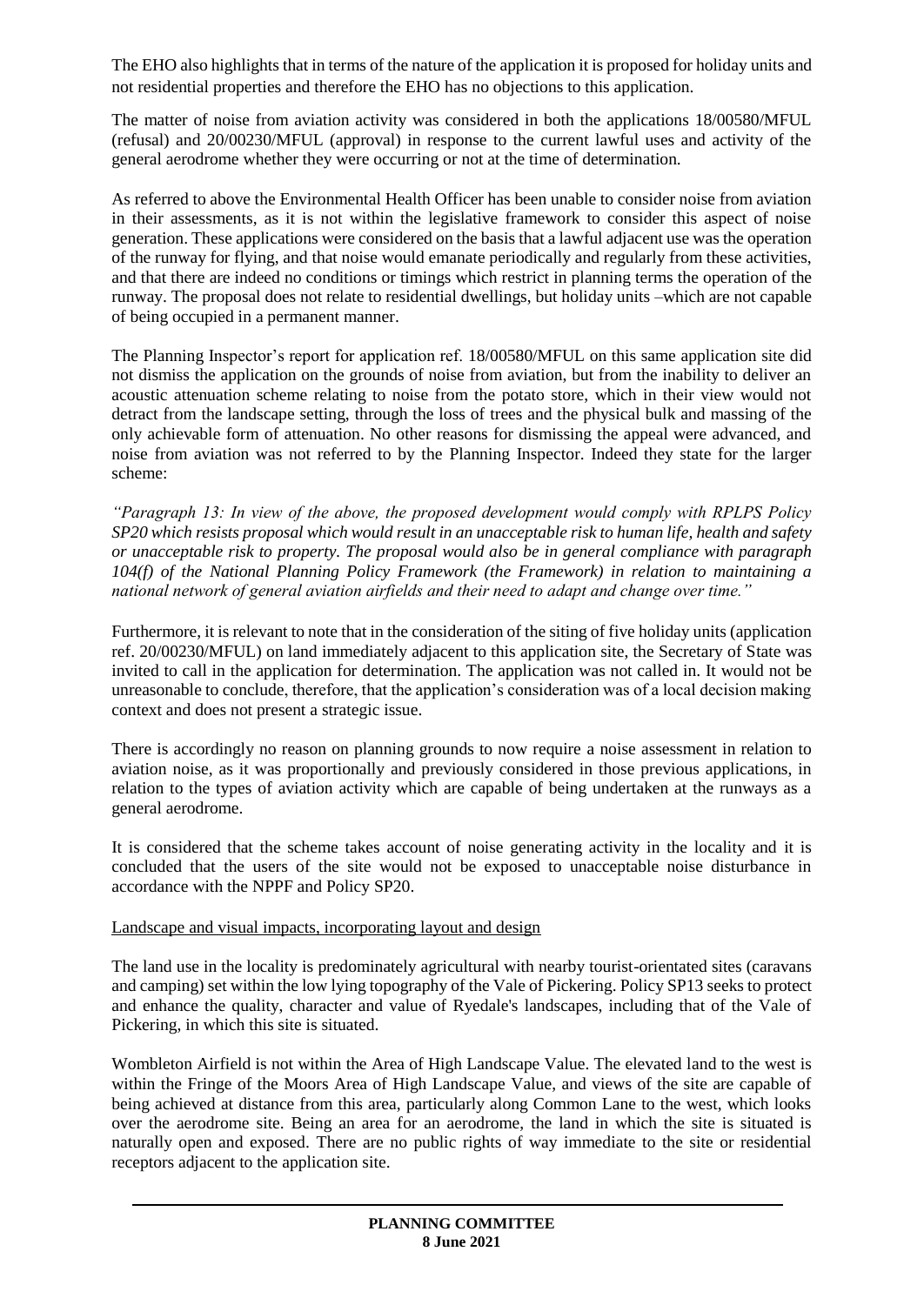The proposed holiday units would be grouped centrally within the site. The application proposes a boundary treatment which takes account of the deficiencies with the earlier application (refused) and softens the views of the holiday unit scheme whilst also responding to the matters around aviation safety.

Native hedging and trees (standard and feathered) are proposed within the site to soften the units, and on the eastern and western boundaries of the internal peripheral landscaping. The application is accompanied by a drawing showing landscape sections from year 1 to year 10 following planting. The holiday units will be visible but they will be glimpsed through the vegetation, and in time will be very much screened in a naturalistic manner which will complement nearby landscape features of tree planting.

The potato store is to the north of the site and enclosed by a dense belt of mature tree planting. As a result the ability of occupants to view the potato store from their holiday units would not be achieved.

It is considered that a suitable landscaping scheme can be achieved that provides screening comprising native species that would soften the appearance of the development and make a positive contribution to the landscape character of the area.

The layout, density and spacing is considered acceptable for such static unit developments. The external appearance of the individual units is considered suitable and would not result in visual intrusion. There would be no impermeable hardstanding laid within the site, the access road would be a permeable surface of crushed stone. This would serve to limit the urbanising features in the open countryside.

Low level lighting is proposed to the access. It is considered that should permission be granted an appropriate scheme of lighting could be adequately conditioned, to minimise lightening and to protect the overall low levels of lighting currently experienced in the area.

The proposed development would introduce new buildings in an open countryside location but would not interrupt the skyline views or the scenic qualities of the area to an unacceptable degree. The siting, scale and density is acceptable and the proposed planting would allow the site to visually integrate with the locally valued landscape. The external materials for the buildings would blend with the rural backdrop and boundary planting and ensure the buildings are less conspicuous and to reduce visual intrusion. It is considered that the development would not conflict with Policies SP16 and SP20 and would not be detrimental to the local landscape character and complies with Policies SP8 and SP13.

### **Highways**

The highways officer acknowledges that the application site lies some distance from the settlement of Wombleton where there are limited amenities and a public transport link. It is anticipated that the majority of visitor trips to and from the site will be undertaken with use of a private car, and pedestrian and cycling movement would be relatively low-key.

The highways officer deems the overall impact on the local highway network to be negligible, even with the stated traffic levels from the approved site adjacent also being taken into consideration, which were 12 to 13 overall daily flow trips and 2 within the peak hour. The highway officer notes that although an additional holiday unit is proposed, the traffic generation from the application site will be broadly similar to these figures.

The highways officer recommends that, should permission be granted, conditions are imposed in relation to the site access construction; visibility splays; the provision of parking and turning areas; and a Construction Management Plan.

The application is accompanied by a Travel Plan. The highway officer is of the view that due to the scale of the development the measures identified in the Travel Plan are brought to the attention of the developer in the form of an informative included on any permission granted for the development.

The proposed scheme is considered to be acceptable in highway impacts, and is capable of according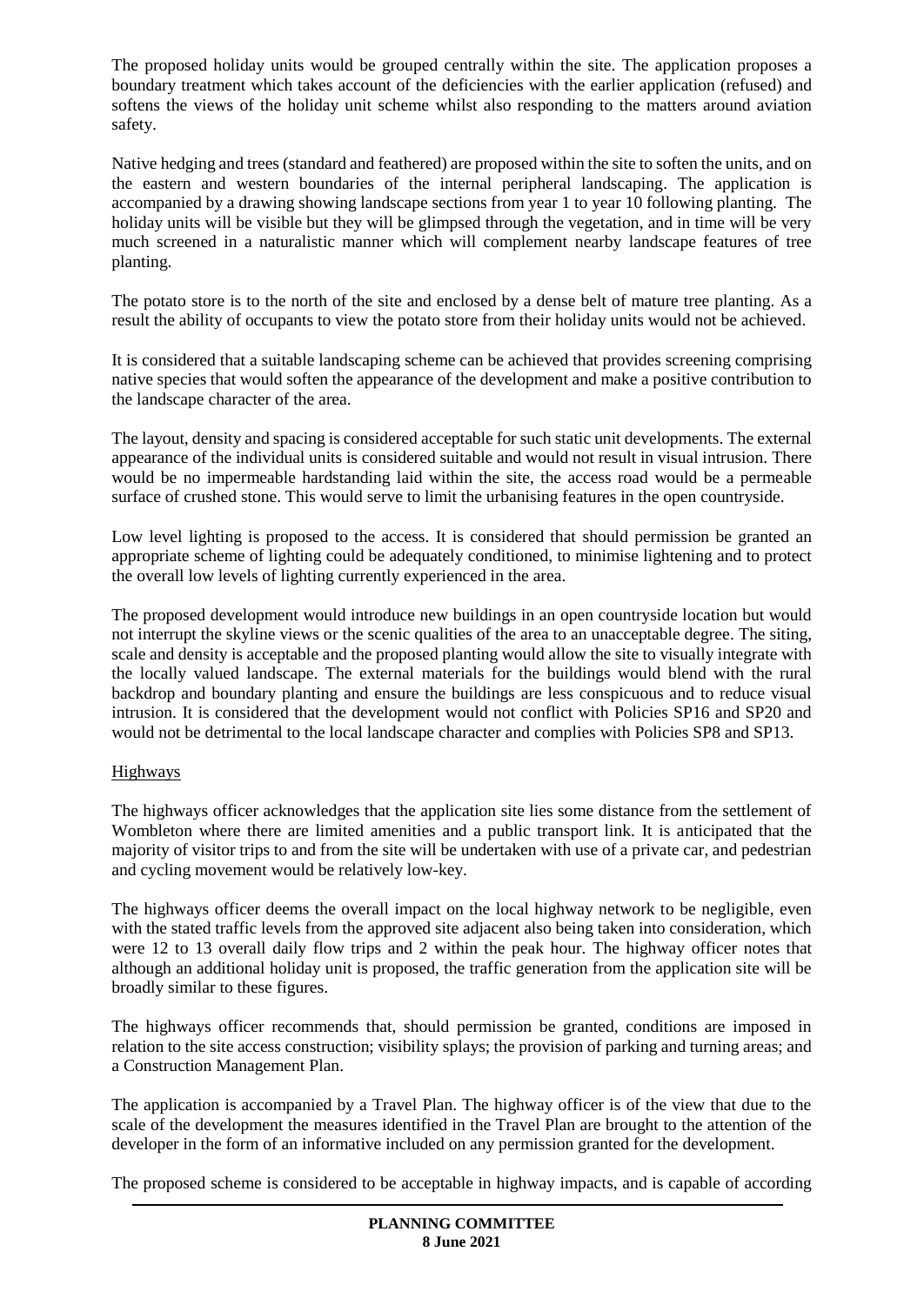with the requirements of the Policy SP20 which is concerned with ensuring no detrimental impact on road safety, traffic movements and the safety of pedestrians and cyclists.

#### Flood Risk and drainage

The application site is within Flood Zone 1 with a less than 0.1% chance of flooding in any year. The site is at low risk from all sources of flooding. The internal roads would be constructed from permeable surfacing materials and the majority of the site remains unchanged in terms of the surface water regime.

Surface water drainage is to be provided through the use of a soakaway in the first instance and use of pre-existing land drains. Foul water is proposed to be treated by means of a package treatment plant.

The Internal Drainage Board have recommended conditions to be imposed on any grant of planning permission to secure the detailed drainage scheme and the applicant/appellant has confirmed that they are agreeable to those pre commencement conditions.

It is considered that that given the site drainage characteristics and the scale and nature of the development proposed that the change of use can incorporate satisfactory drainage arrangements and operate safely in flood risk terms without increasing flood risk elsewhere and would not conflict with the requirements of the NPPF or Policy SP17.

#### Ecological impact

The application is accompanied by a preliminary ecological survey that includes an extended Phase 1 habitat survey. The survey concluded the following:

- No impact on statutory designated sites or local Sites of Importance for Nature Conservation (SINCS);
- No loss of priority habitats;
- No negative impact on the following species: badgers; voles, otters or native white clawed crayfish, Great Crested Newts or other amphibians, roosting bats, reptiles, hazel dormouse; red squirrels due to the lack of suitable habitat;
- No negative impact on foraging bats, this was on the basis that no habitats were changing- the scheme is now within the northern area of woodland, which would undergo change as part of this proposal.

The report recommends enhancements in the form of nesting bird boxes and two bat boxes within the existing plantation. In addition the proposed native planting would result in a net ecological benefit.

No protected species would be adversely affected by the development and should permission be granted conditions could be imposed to secure the landscaping scheme and recommended ecological enhancements. It is considered that the development would not result in adverse impacts on biodiversity and the proposal is considered to be compliant with Policy SP14.

#### Occupancy restrictions

Local Policy SP21(e) relates to Time-Limited Occupation and states *"New un-serviced holiday accommodation (holiday cottages, caravan parks (static and touring), log cabins and holiday chalets) will be subject to the following conditions:*  $\Box$  *The accommodation is occupied for holiday purposes only; and not as a person's sole, or main place of residence; and*  $\Box$  *It shall be available for commercial holiday lets for a least 140 days a year and no let must exceed 31 days; and*  $\Box$  *The owners/operators shall maintain an up-to-date register of lettings/occupation and advertising will be maintained at all times and shall be made available for inspection to an officer of the Local Planning Authority on request".* 

If planning permission is granted the LPA would request that standard conditions are included to prevent permanent residency at the site. As stated earlier in the report the applicant/appellant proposes